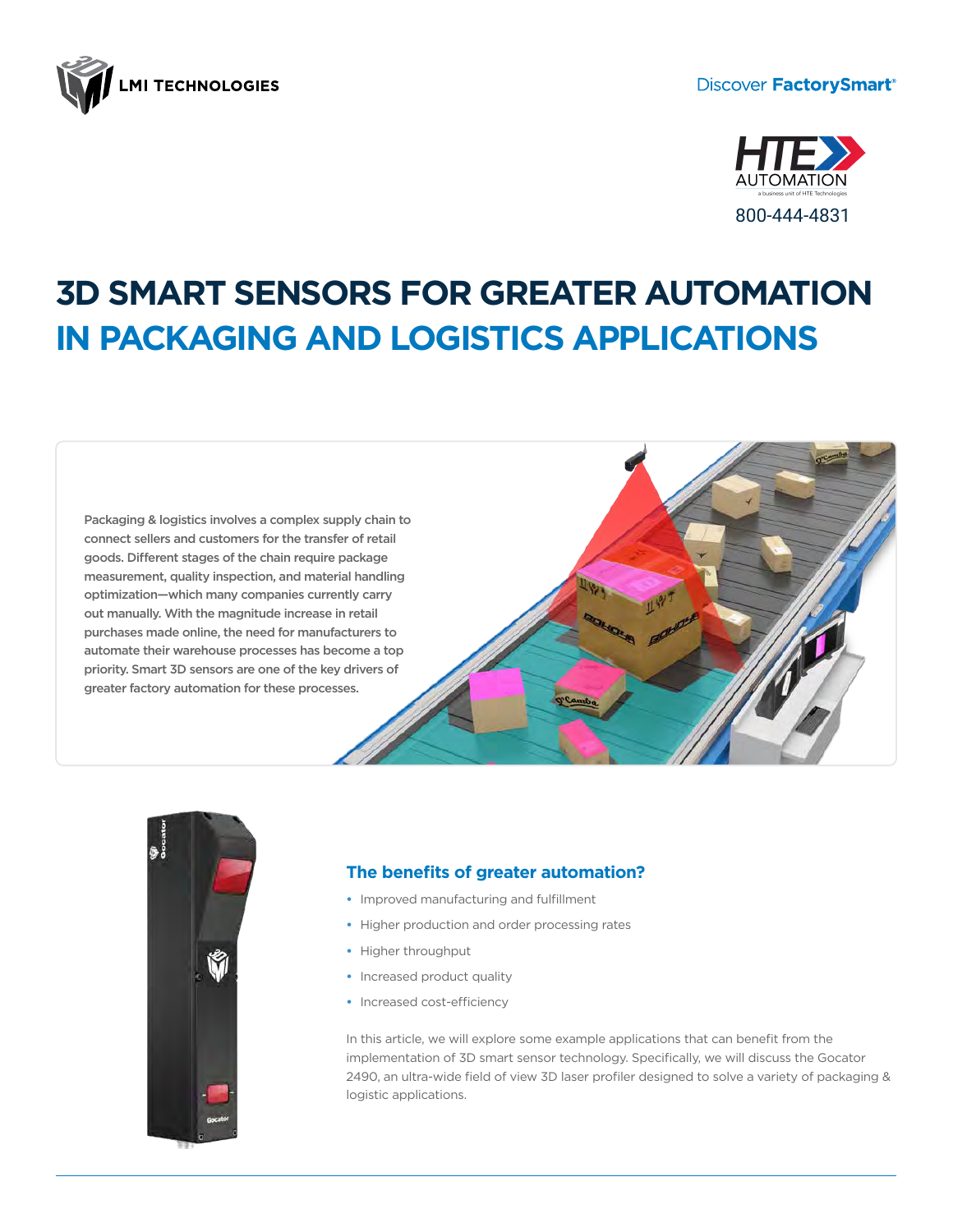

Gocator 2490 scanning packages for correct fill level



Two Gocator 2490 sensors scanning boxes for surface defect inspection



Robot-mounted Gocator 2490 used for depalletization

## **Package Dimensioning**

Dimensional measurements are essential to many processes in packaging and logistics, including sizing, sorting, and palletization/depallitization. In addition, the industry has undergone a shift from assessing shipping fees strictly by weight, to charging by dimensional weight—making accurate dimensional measurement more critical than ever.

#### **1. Box Volume Dimensioning**

Here the engineer needs to measure a large rectangular cardboard box and provide an accurate volumetric measurement for determining dim-weight. These boxes are typically travelling on a conveyor at speeds of 2 m/s.

For this application, a single wide field of view Gocator 2490 smart sensor is able to scan and measure complete box dimensions (WxHxD) with a 1 m X 1 m scan area, at a rate of 800 Hz and providing resolutions of 2.5 mm in all three dimensions  $(X, Y, Z)$ —even at conveyor speeds of 2 m/s. Competing camera-based systems typically offer just 3-5 mm resolution in the X, Y, and Z axes.

## **2. Filling Inspection**

The 2490 sensor can also be used for scanning open boxes to determine fill volume based on 3D height map data. By subtracting the fill volume from the total available box volume, the sensor generates a measurement of the "void volume", which can be communicated downstream and used to guide the repacking of contents to achieve optimal fill level.

It is worth noting that 2D vision solutions cannot generate height map data, and therefore cannot be used to make critical volumetric measurements.

#### **3. Package Sizing and Sorting**

Once the label is applied and scanned, the package is transported to a collection station or a warehouse for receiving, sizing, and sorting. Gocator 3D smart sensors are used to automate this process.

Finished boxes are scanned and measured for correct sizing, then automatically sorted into the appropriate locations. Built-in timer or encoder tag and track logic ensure each box is correctly identified when it arrives at the sorting station.

#### **4. Robotic Palletization/Depalletization**

Dimensional measurements are required for both robotic palletization and depalletization in fulfillment applications. In this example, the Gocator 2490 sensor is mounted to a robotic arm to scan a loaded pallet and provide precise positional coordinates to accurately lift the boxes and place them on the outbound conveyor.

Note that the sensor's 2 meter field of view is able to cover the entire pallet and its contents in a single scan. The sensor offers built-in robot calibration algorithms and communicates data in real-time directly to the robot.



Two Gocator 2490 sensors scanning boxes for downstream sizing and sorting